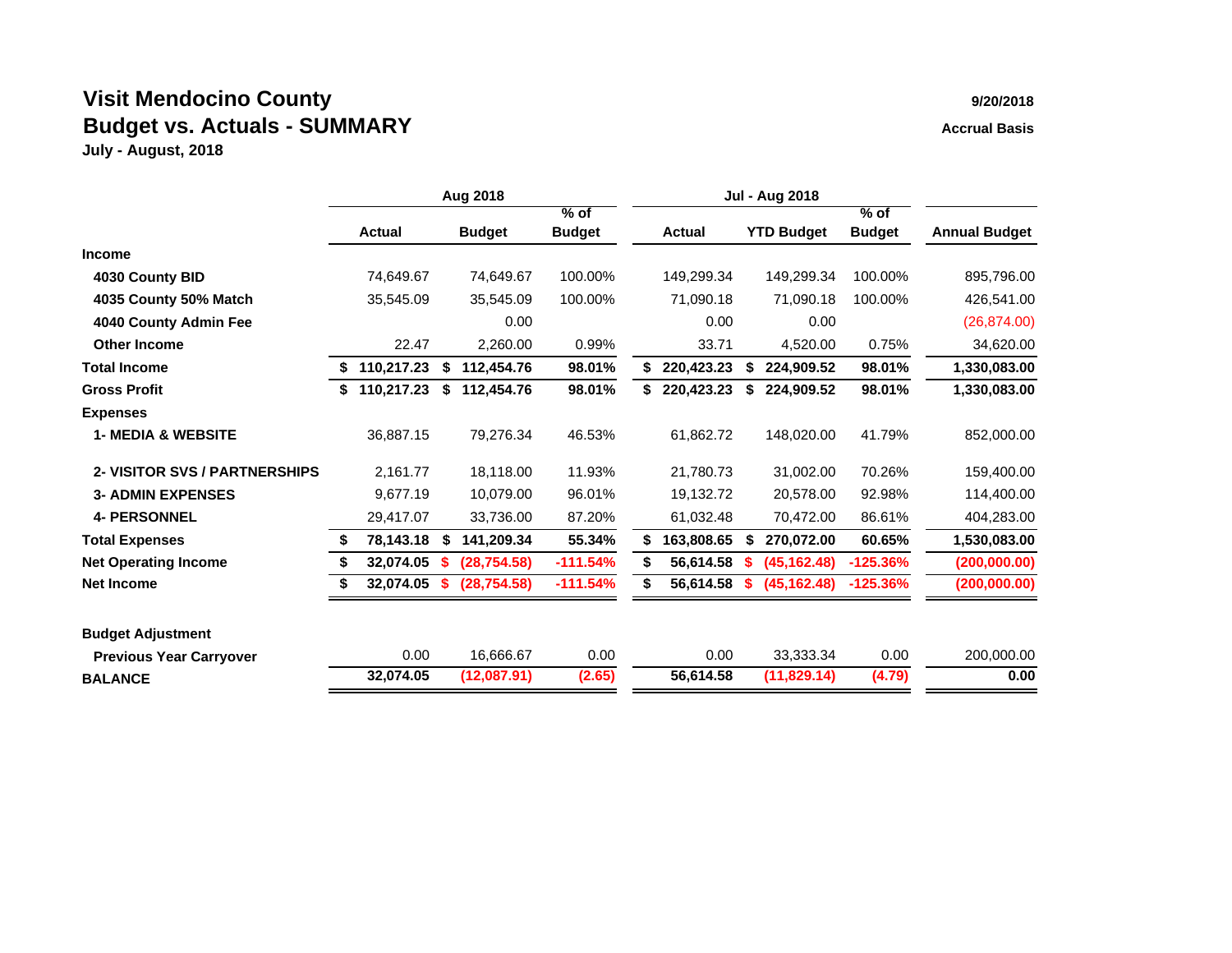|                                     | Aug 2018 |               |      |               |             |    | <b>Jul - Aug 2018</b> |    |                   |             |                      |
|-------------------------------------|----------|---------------|------|---------------|-------------|----|-----------------------|----|-------------------|-------------|----------------------|
|                                     |          | <b>Actual</b> |      | <b>Budget</b> | % of Budget |    | <b>Actual</b>         |    | <b>YTD Budget</b> | % of Budget | <b>Annual Budget</b> |
| <b>Income</b>                       |          |               |      |               |             |    |                       |    |                   |             |                      |
| 4030 County BID                     |          | 74,649.67     |      | 74.649.67     | 100.00%     |    | 149,299.34            |    | 149,299.34        | 100.00%     | 895,796.00           |
| 4035 County 50% Match               |          | 35,545.09     |      | 35,545.09     | 100.00%     |    | 71,090.18             |    | 71,090.18         | 100.00%     | 426,541.00           |
| 4040 County Admin Fee               |          |               |      | 0.00          |             |    | 0.00                  |    | 0.00              |             | (26, 874.00)         |
| <b>Other Income</b>                 |          |               |      |               |             |    |                       |    |                   |             |                      |
| 4250 Cooperative Advertising        |          |               |      | 1,250.00      | 0.00%       |    | 0.00                  |    | 2,500.00          | 0.00%       | 15,000.00            |
| 4830 Event Brochure Ads             |          |               |      | 0.00          |             |    | 0.00                  |    | 0.00              |             | 7,500.00             |
| 4940 Misc. Income                   |          |               |      | 1,000.00      | 0.00%       |    | 0.00                  |    | 2,000.00          | 0.00%       | 12,000.00            |
| 4950 Interest Income                |          | 22.47         |      | 10.00         | 224.70%     |    | 33.71                 |    | 20.00             | 168.55%     | 120.00               |
| <b>Total Other Income</b>           | \$       | 22.47         | \$   | 2,260.00      | 0.99%       | \$ | 33.71                 | \$ | 4,520.00          | 0.75%       | 34,620.00            |
| <b>Total Income</b>                 |          | 110,217.23    | \$   | 112,454.76    | 98.01%      |    | 220,423.23            |    | 224,909.52        | 98.01%      | 1,330,083.00         |
| <b>Gross Profit</b>                 | \$       | 110,217.23    | \$   | 112,454.76    | 98.01%      |    | 220,423.23            | S  | 224,909.52        | 98.01%      | 1,330,083.00         |
| <b>Expenses</b>                     |          |               |      |               |             |    |                       |    |                   |             |                      |
| <b>1- MEDIA &amp; WEBSITE</b>       |          |               |      |               |             |    |                       |    |                   |             |                      |
| 50 Advertising / Media              |          |               |      |               |             |    |                       |    |                   |             |                      |
| 5130 Print & Online Advertising     |          | 9,423.23      |      | 34,333.00     | 27.45%      |    | 10,218.12             |    | 68,666.00         | 14.88%      | 412,000.00           |
| 5150 Ad Development/Design          |          |               |      | 833.00        | 0.00%       |    | 0.00                  |    | 1,666.00          | $0.00\%$    | 10,000.00            |
| 5170 Photography                    |          | 24.00         |      | 833.00        | 2.88%       |    | 24.00                 |    | 1,666.00          | 1.44%       | 10,000.00            |
| 5240 Research & Development         |          |               |      | 1,667.00      | 0.00%       |    | 0.00                  |    | 3,334.00          | 0.00%       | 20,000.00            |
| 5280 Video Development              |          |               |      | 2,085.00      | 0.00%       |    | 0.00                  |    | 4,170.00          | 0.00%       | 25,000.00            |
| 5290 Marketing Contingency          |          |               |      | 833.00        | 0.00%       |    | 0.00                  |    | 1,666.00          | 0.00%       | 10,000.00            |
| <b>Total 50 Advertising / Media</b> | \$       | 9,447.23      | - \$ | 40,584.00     | 23.28%      | \$ | 10,242.12 \$          |    | 81,168.00         | 12.62%      | 487,000.00           |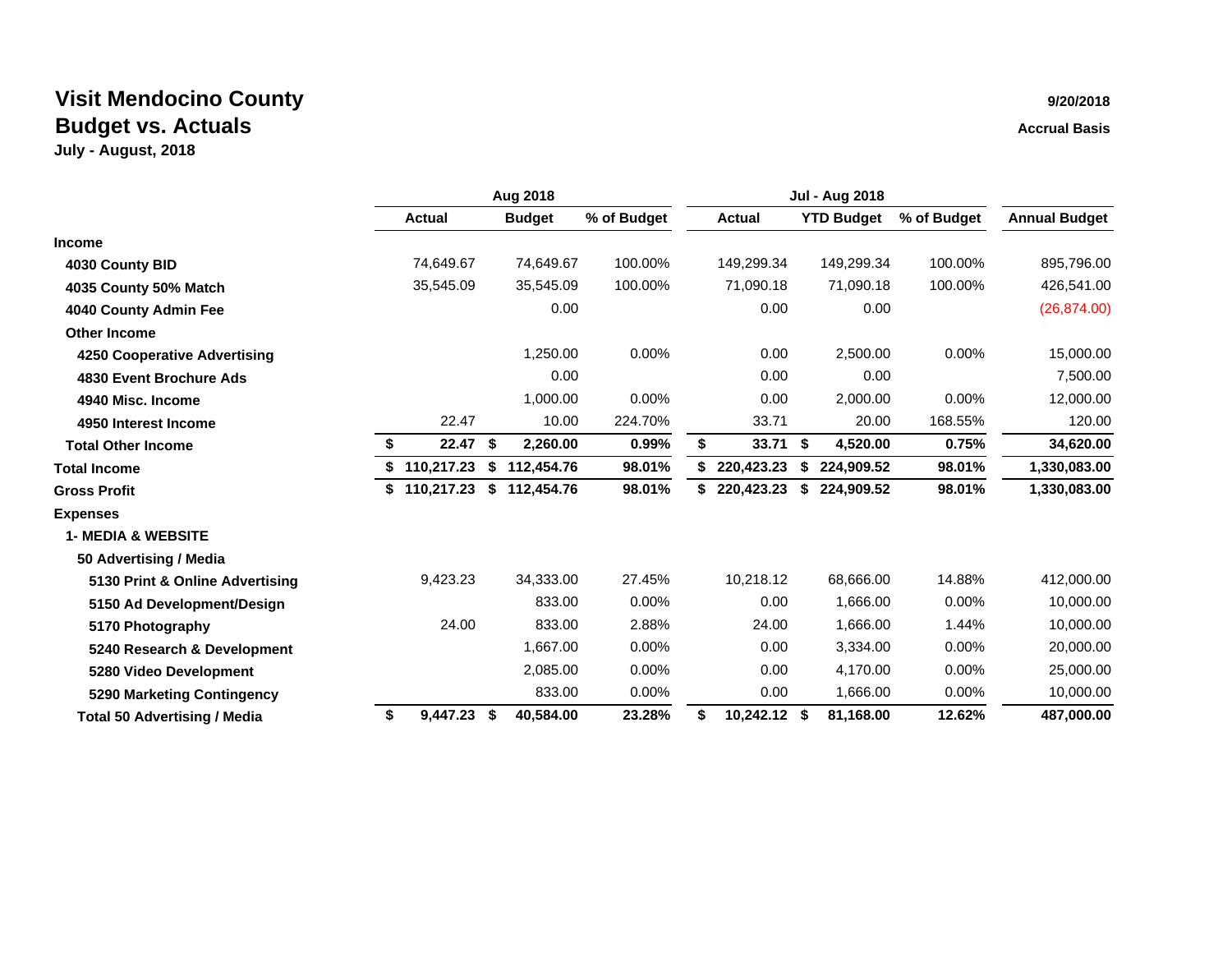|                                              | Aug 2018 |               |    |               |             | <b>Jul - Aug 2018</b> |    |                   |             |                      |
|----------------------------------------------|----------|---------------|----|---------------|-------------|-----------------------|----|-------------------|-------------|----------------------|
|                                              |          | <b>Actual</b> |    | <b>Budget</b> | % of Budget | <b>Actual</b>         |    | <b>YTD Budget</b> | % of Budget | <b>Annual Budget</b> |
| 55 Marketing / Public Relations              |          |               |    |               |             |                       |    |                   |             |                      |
| 5510 Public Relations Contract               |          | 6,666.66      |    | 9,749.34      | 68.38%      | 13,333.32             |    | 16,416.00         | 81.22%      | 98,500.00            |
| 5520 Marketing Agency Contract               |          | 8,333.00      |    | 8,333.00      | 100.00%     | 16,666.00             |    | 16,666.00         | 100.00%     | 100,000.00           |
| 5540 Clipping Service                        |          | 775.46        |    | 583.00        | 133.01%     | 1,419.72              |    | 1,166.00          | 121.76%     | 7,000.00             |
| 5550 In-Market PR Stunts                     |          |               |    | 250.00        | 0.00%       | 0.00                  |    | 500.00            | 0.00%       | 3,000.00             |
| 5560 Media Events                            |          |               |    | 292.00        | 0.00%       | 0.00                  |    | 584.00            | 0.00%       | 3,500.00             |
| 5610 Travel -PR Related                      |          | 7.15          |    | 625.00        | 1.14%       | 1,049.45              |    | 1,250.00          | 83.96%      | 7,500.00             |
| <b>5680 Visiting Media FAM Expenses</b>      |          |               |    | 1,167.00      | 0.00%       | 525.90                |    | 2,334.00          | 22.53%      | 14,000.00            |
| <b>Total 55 Marketing / Public Relations</b> | S        | 15,782.27 \$  |    | 20,999.34     | 75.16%      | \$<br>32,994.39 \$    |    | 38,916.00         | 84.78%      | 233,500.00           |
| 57 Website Maint / Development               |          |               |    |               |             |                       |    |                   |             |                      |
| 5710 Interactive Media Coordinator           |          | 2,500.00      |    | 2,500.00      | 100.00%     | 5,000.00              |    | 5,000.00          | 100.00%     | 30,000.00            |
| <b>5740 Content Creation</b>                 |          |               |    | 417.00        | 0.00%       | 0.00                  |    | 834.00            | 0.00%       | 5,000.00             |
| 5750 Development/ Maintenance                |          | 1,828.88      |    | 1,667.00      | 109.71%     | 3,493.02              |    | 3,334.00          | 104.77%     | 20,000.00            |
| 5780 Interactive Marketing                   |          | 366.95        |    | 1,250.00      | 29.36%      | 366.95                |    | 2,500.00          | 14.68%      | 15,000.00            |
| <b>Total 57 Website Maint / Development</b>  | \$       | 4,695.83 \$   |    | 5,834.00      | 80.49%      | \$<br>8,859.97 \$     |    | 11,668.00         | 75.93%      | 70,000.00            |
| 58 Leisure / Group Sales                     |          |               |    |               |             |                       |    |                   |             |                      |
| 5810 Promotion Items, Booth Develop          |          |               |    | 2,000.00      | 0.00%       | 0.00                  |    | 2,000.00          | 0.00%       | 12,000.00            |
| 5820 Consumer & Trade Shows                  |          | 6,961.82      |    | 7,000.00      | 99.45%      | 7,961.82              |    | 8,250.00          | 96.51%      | 15,000.00            |
| 5840 State Fair Exhibit                      |          |               |    | 400.00        | $0.00\%$    | 618.87                |    | 1,100.00          | 56.26%      | 5,000.00             |
| 5870 Shipping - Travel Shows                 |          |               |    | 292.00        | $0.00\%$    | 0.00                  |    | 584.00            | 0.00%       | 3,500.00             |
| 5880 Travel - Leisure/Group Sales            |          |               |    | 1,000.00      | $0.00\%$    | 986.11                |    | 2,000.00          | 49.31%      | 12,000.00            |
| 5885 Travel - Group FAMs                     |          |               |    | 1,000.00      | 0.00%       | 199.44                |    | 2,000.00          | 9.97%       | 12,000.00            |
| 5890 Misc. Sales Opportunities               |          |               |    | 167.00        | 0.00%       | 0.00                  |    | 334.00            | 0.00%       | 2,000.00             |
| <b>Total 58 Leisure / Group Sales</b>        | \$       | 6,961.82 \$   |    | 11,859.00     | 58.70%      | \$<br>9,766.24 \$     |    | 16,268.00         | 60.03%      | 61,500.00            |
| <b>Total 1- MEDIA &amp; WEBSITE</b>          | \$       | 36,887.15     | -S | 79,276.34     | 46.53%      | \$<br>61,862.72       | S. | 148.020.00        | 41.79%      | 852,000.00           |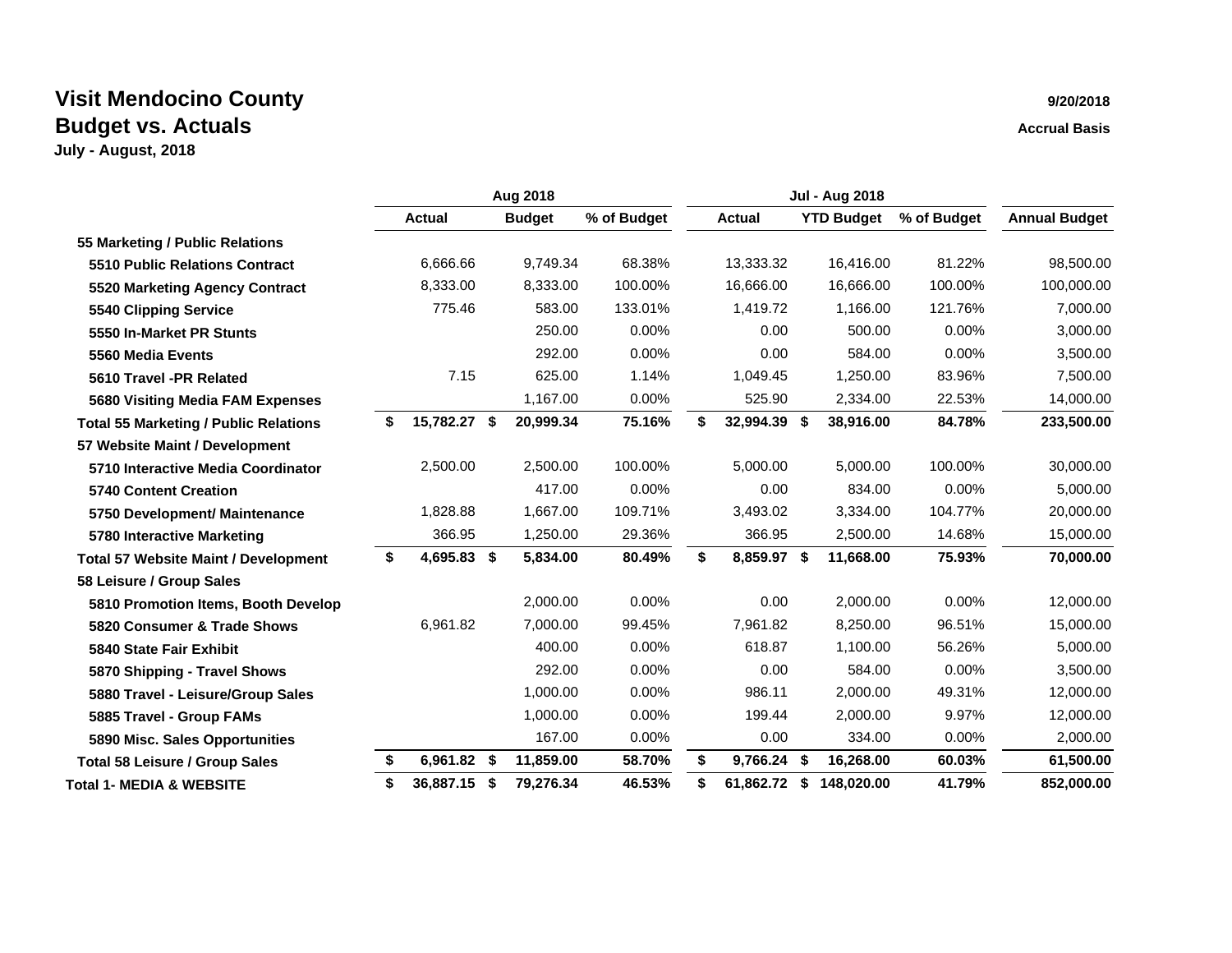|                                            | Aug 2018 |               |  |               |             | <b>Jul - Aug 2018</b> |               |     |                   |             |                      |
|--------------------------------------------|----------|---------------|--|---------------|-------------|-----------------------|---------------|-----|-------------------|-------------|----------------------|
|                                            |          | <b>Actual</b> |  | <b>Budget</b> | % of Budget |                       | <b>Actual</b> |     | <b>YTD Budget</b> | % of Budget | <b>Annual Budget</b> |
| 2- VISITOR SVS / PARTNERSHIPS              |          |               |  |               |             |                       |               |     |                   |             |                      |
| <b>Partnerships</b>                        |          |               |  |               |             |                       |               |     |                   |             |                      |
| 6550 Conferences & Seminars                |          | 1,415.00      |  | 2,000.00      | 70.75%      |                       | 1,415.00      |     | 2,000.00          | 70.75%      | 12,000.00            |
| 6570 In-County Relations                   |          | 221.80        |  | 500.00        | 44.36%      |                       | 328.08        |     | 1,000.00          | 32.81%      | 6,000.00             |
| 6590 Memberships                           |          |               |  | 667.00        | 0.00%       |                       | 255.70        |     | 1,334.00          | 19.17%      | 8,000.00             |
| 6610 North Coast Tourism Council           |          |               |  | 0.00          |             |                       | 11,000.00     |     | 10,000.00         | 110.00%     | 10,000.00            |
| <b>Total Partnerships</b>                  | \$       | 1,636.80 \$   |  | 3,167.00      | 51.68%      | \$                    | 12,998.78 \$  |     | 14,334.00         | 90.68%      | 36,000.00            |
| <b>Visitor Services</b>                    |          |               |  |               |             |                       |               |     |                   |             |                      |
| 6720 Event & Festival Guides               |          | 524.97        |  | 8,034.00      | 6.53%       |                       | 781.95        |     | 8,334.00          | 9.38%       | 50,000.00            |
| 6730 Incentives & Sponsorships             |          |               |  | 6,750.00      | 0.00%       |                       | 8,000.00      |     | 8,000.00          | 100.00%     | 71,400.00            |
| 6770 Visitor Centers & Signage             |          |               |  | 167.00        | 0.00%       |                       | 0.00          |     | 334.00            | 0.00%       | 2,000.00             |
| <b>Total Visitor Services</b>              | \$       | 524.97 \$     |  | 14,951.00     | 3.51%       | \$                    | 8,781.95 \$   |     | 16,668.00         | 52.69%      | 123,400.00           |
| <b>Total 2- VISITOR SVS / PARTNERSHIPS</b> | \$       | 2,161.77 \$   |  | 18,118.00     | 11.93%      | \$                    | 21,780.73 \$  |     | 31,002.00         | 70.26%      | 159,400.00           |
| <b>3- ADMIN EXPENSES</b>                   |          |               |  |               |             |                       |               |     |                   |             |                      |
| <b>General Admin</b>                       |          |               |  |               |             |                       |               |     |                   |             |                      |
| 7010 Accounting                            |          | 920.50        |  | 642.00        | 143.38%     |                       | 2,005.50      |     | 1,284.00          | 156.19%     | 7,700.00             |
| 7060 Bank Fees                             |          | 26.95         |  | 42.00         | 64.17%      |                       | 53.90         |     | 84.00             | 64.17%      | 500.00               |
| 7080 Board Development                     |          |               |  | 0.00          |             |                       | 0.00          |     | 0.00              |             | 4,000.00             |
| 7090 Copying & Printing                    |          | 248.06        |  | 167.00        | 148.54%     |                       | 354.54        |     | 334.00            | 106.15%     | 2,000.00             |
| 7100 Dues & Subscriptions                  |          | 543.58        |  | 450.00        | 120.80%     |                       | 1,075.54      |     | 990.00            | 108.64%     | 5,500.00             |
| 7130 Legal Fees                            |          |               |  | 250.00        | 0.00%       |                       | 0.00          |     | 500.00            | 0.00%       | 3,000.00             |
| 7140 Licenses & Permits                    |          |               |  | 0.00          |             |                       | 0.00          |     | 0.00              |             | 100.00               |
| <b>7150 Meeting Expenses</b>               |          | 258.25        |  | 167.00        | 154.64%     |                       | 258.25        |     | 334.00            | 77.32%      | 2,000.00             |
| 7200 Office Expense                        |          | 1,099.28      |  | 1,250.00      | 87.94%      |                       | 1,357.24      |     | 1,500.00          | 90.48%      | 9,500.00             |
| 7210 Postage & Shipping                    |          | 327.45        |  | 1,250.00      | 26.20%      |                       | 1,431.99      |     | 2,500.00          | 57.28%      | 15,000.00            |
| <b>7280 Travel Expenses</b>                |          | 1,108.53      |  | 1,250.00      | 88.68%      |                       | 1,791.33      |     | 2,500.00          | 71.65%      | 15,000.00            |
| <b>Total General Admin</b>                 | \$       | 4,532.60 \$   |  | 5,468.00      | 82.89%      | \$                    | 8,328.29      | -\$ | 10,026.00         | 83.07%      | 64,300.00            |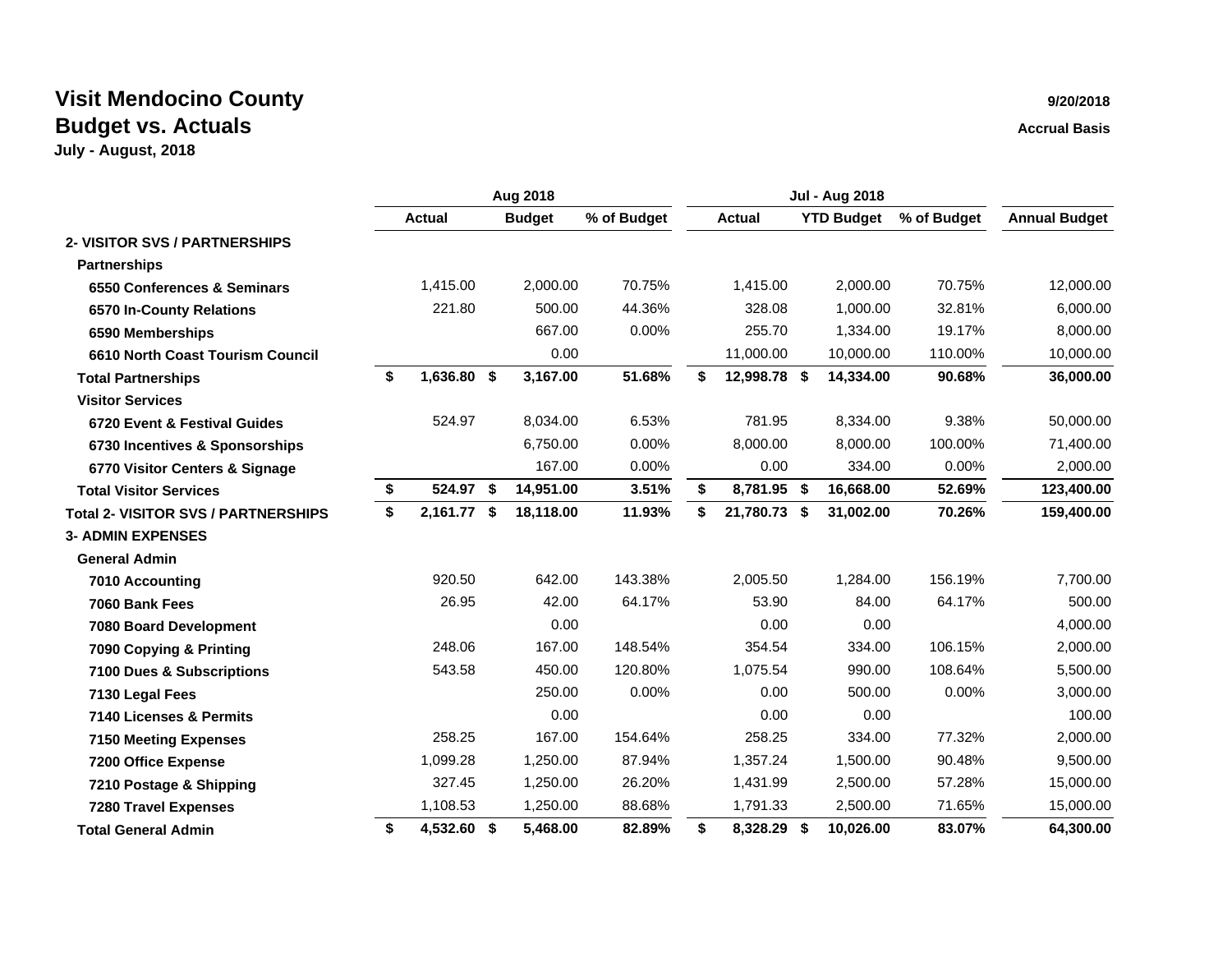|                                | Aug 2018          |     |               |             |    | <b>Jul - Aug 2018</b> |     |                   |             |                      |
|--------------------------------|-------------------|-----|---------------|-------------|----|-----------------------|-----|-------------------|-------------|----------------------|
|                                | <b>Actual</b>     |     | <b>Budget</b> | % of Budget |    | <b>Actual</b>         |     | <b>YTD Budget</b> | % of Budget | <b>Annual Budget</b> |
| <b>Occupancy Costs</b>         |                   |     |               |             |    |                       |     |                   |             |                      |
| <b>7650 Rent</b>               | 3,150.00          |     | 2,083.00      | 151.22%     |    | 5,100.00              |     | 4,166.00          | 122.42%     | 25,000.00            |
| 7660 Insurance                 |                   |     | 250.00        | 0.00%       |    | 2,329.14              |     | 2,650.00          | 87.89%      | 3,000.00             |
| 7850 Repairs & Maintenance     | 720.00            |     | 1,000.00      | 72.00%      |    | 951.00                |     | 1,250.00          | 76.08%      | 7,500.00             |
| 7890 Taxes                     | 62.30             |     | 70.00         | 89.00%      |    | 62.30                 |     | 70.00             | 89.00%      | 100.00               |
| 7910 Telecommunication         | 586.70            |     | 500.00        | 117.34%     |    | 1,189.90              |     | 1,000.00          | 118.99%     | 6,000.00             |
| 7950 Utilities                 | 625.59            |     | 708.00        | 88.36%      |    | 1,172.09              |     | 1,416.00          | 82.77%      | 8,500.00             |
| <b>Total Occupancy Costs</b>   | \$<br>5,144.59    | \$  | 4,611.00      | 111.57%     | \$ | 10,804.43 \$          |     | 10,552.00         | 102.39%     | 50,100.00            |
| <b>Total 3- ADMIN EXPENSES</b> | \$<br>9,677.19 \$ |     | 10,079.00     | 96.01%      | \$ | 19,132.72 \$          |     | 20,578.00         | 92.98%      | 114,400.00           |
| <b>4- PERSONNEL</b>            |                   |     |               |             |    |                       |     |                   |             |                      |
| 8510 Salaries & Wages          | 24,525.59         |     | 28,034.00     | 87.49%      |    | 47,834.68             |     | 56,068.00         | 85.32%      | 336,404.00           |
| 8520 Paid Time Off             | 58.50             |     |               |             |    | 214.50                |     | 0.00              |             |                      |
| 8530 Payroll Taxes             | 1,880.68          |     | 1,792.00      | 104.95%     |    | 3,915.00              |     | 3,584.00          | 109.24%     | 21,500.00            |
| 8540 Payroll Processing Fees   | 51.25             |     | 28.00         | 183.04%     |    | 98.25                 |     | 56.00             | 175.45%     | 336.00               |
| 8550 Workers Comp              |                   |     | 0.00          |             |    | 3,171.00              |     | 3,000.00          | 105.70%     | 3,000.00             |
| 8570 Health Insurance          | 2,248.00          |     | 2,875.00      | 78.19%      |    | 4,496.00              |     | 5,750.00          | 78.19%      | 34,500.00            |
| 8580 Other Employee Benefits   |                   |     | 292.00        | 0.00%       |    | 0.00                  |     | 584.00            | $0.00\%$    | 3,500.00             |
| 8590 Contract Work             | 400.00            |     | 590.00        | 67.80%      |    | 1,050.00              |     | 1,180.00          | 88.98%      | 3,543.00             |
| 8615 Employee Recruitment      | 253.05            |     | 125.00        | 202.44%     |    | 253.05                |     | 250.00            | 101.22%     | 1,500.00             |
| <b>Total 4- PERSONNEL</b>      | 29,417.07         | -\$ | 33,736.00     | 87.20%      | \$ | 61,032.48             | \$  | 70,472.00         | 86.61%      | 404,283.00           |
| <b>Total Expenses</b>          | 78,143.18         | S   | 141,209.34    | 55.34%      | S  | 163,808.65            | S   | 270,072.00        | 60.65%      | 1,530,083.00         |
| <b>Net Operating Income</b>    | 32,074.05         | -S  | (28, 754.58)  | $-111.54%$  | S  | 56,614.58             | - S | (45, 162.48)      | $-125.36%$  | (200,000.00)         |
| <b>Net Income</b>              | 32,074.05 \$      |     | (28, 754.58)  | $-111.54%$  |    | 56,614.58 \$          |     | (45, 162.48)      | $-125.36%$  | (200,000.00)         |
| <b>Budget Adjustment</b>       |                   |     |               |             |    |                       |     |                   |             |                      |
| <b>Previous Year Carryover</b> | 0.00              |     | 16,666.67     | 0.00        |    | 0.00                  |     | 33,333.34         | 0.00        | 200,000.00           |
| <b>BALANCE</b>                 | 32,074.05         |     | (12,087.91)   | (2.65)      |    | 56,614.58             |     | (11,829.14)       | (4.79)      | 0.00                 |
|                                |                   |     |               |             |    |                       |     |                   |             |                      |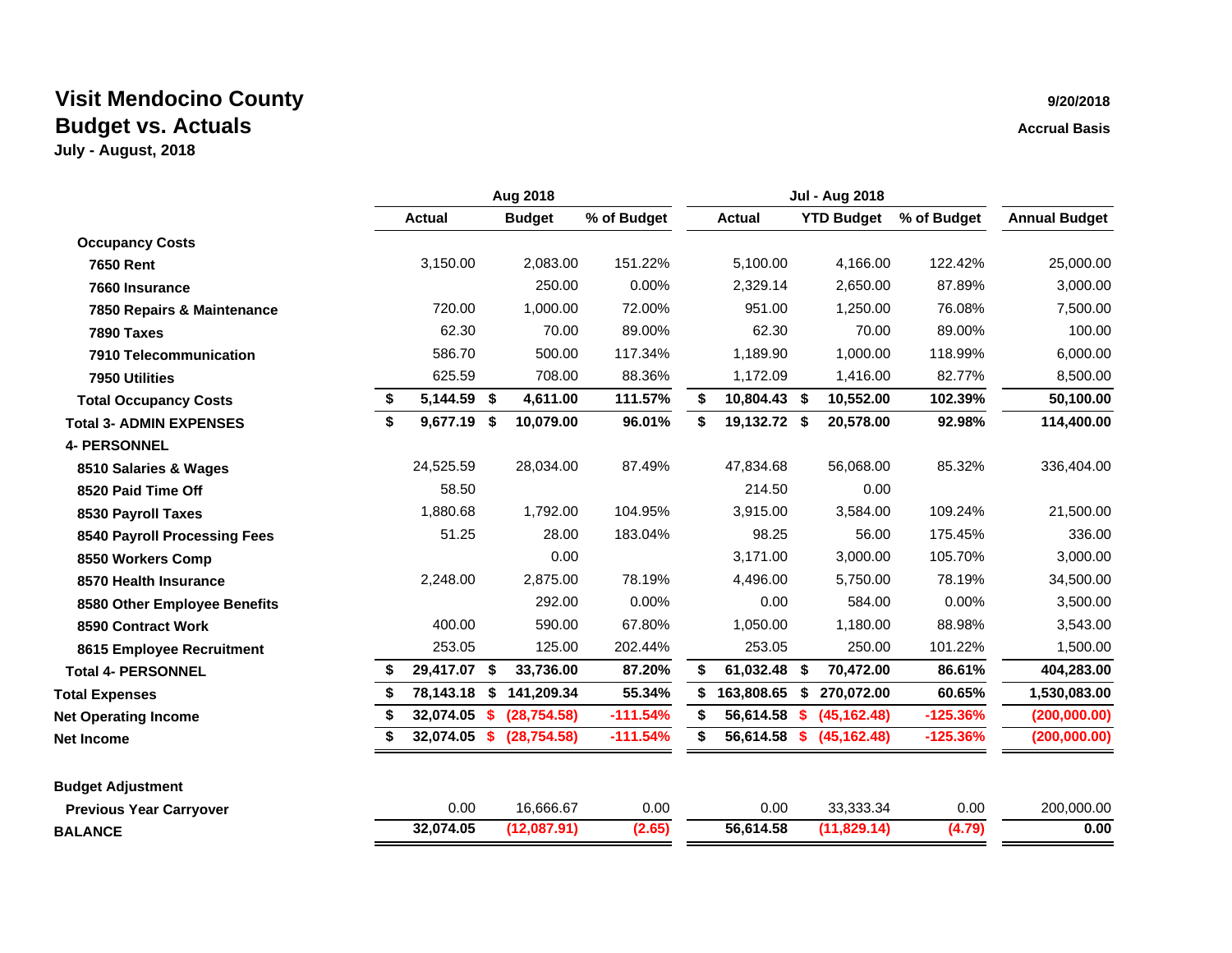# **Visit Mendocino County 1999 120/2018 Balance Sheet Comparison** Manual Basis Accrual Basis

**As of August 31, 2018**

|                                        |    | Aug 31, 2018 | Aug 31, 2017                   | Change           | % Change    |
|----------------------------------------|----|--------------|--------------------------------|------------------|-------------|
| <b>ASSETS</b>                          |    |              |                                |                  |             |
| <b>Current Assets</b>                  |    |              |                                |                  |             |
| <b>Bank Accounts</b>                   |    |              |                                |                  |             |
| 1015 MLCU Checking                     |    | 12,385.89    | 388,157.30                     | (375, 771.41)    | $-96.81%$   |
| 1020 MLCU Savings                      |    | 132,319.72   | 130,476.50                     | 1,843.22         | 1.41%       |
| 1030 Cash drawer                       |    | 100.00       | 100.00                         | 0.00             | 0.00%       |
| <b>Total Bank Accounts</b>             | \$ | 144,805.61   | \$<br>518,733.80 \$            | (373, 928.19)    | $-72.08%$   |
| <b>Accounts Receivable</b>             |    |              |                                |                  |             |
| 1100 Accounts Receivable               |    | 554,072.90   | 243,764.43                     | 310,308.47       | 127.30%     |
| <b>Total Accounts Receivable</b>       | S  | 554,072.90   | \$<br>243,764.43               | \$<br>310,308.47 | 127.30%     |
| <b>Other Current Assets</b>            |    |              |                                |                  |             |
| <b>1230 Prepaid Expenses</b>           |    | 6,555.00     | 10,170.00                      | (3,615.00)       | $-35.55%$   |
| 1250 Refundable Deposits               |    | 4,636.00     | 2,350.00                       | 2,286.00         | 97.28%      |
| <b>Total Other Current Assets</b>      | \$ | 11,191.00    | \$<br>12,520.00 \$             | (1,329.00)       | $-10.62%$   |
| <b>Total Current Assets</b>            | \$ | 710,069.51   | \$<br>775,018.23 \$            | (64, 948.72)     | $-8.38%$    |
| <b>Fixed Assets</b>                    |    |              |                                |                  |             |
| 1510 Furniture and Equipment           |    | 56,760.92    | 46,385.00                      | 10,375.92        | 22.37%      |
| <b>1600 Accumulated Depreciation</b>   |    | (46, 385.00) | (46, 385.00)                   | 0.00             | 0.00%       |
| <b>Total Fixed Assets</b>              | \$ | 10,375.92    | \$<br>$\overline{\phantom{0}}$ | \$<br>10,375.92  |             |
| <b>Other Assets</b>                    |    |              |                                |                  |             |
| 1700 Website Development               |    | 0.00         | 70,000.00                      | (70,000.00)      | $-100.00\%$ |
| <b>1750 Accumulated Amortization</b>   |    | 0.00         | (70,000.00)                    | 70,000.00        | 100.00%     |
| <b>Total Other Assets</b>              | \$ |              | \$                             | \$               |             |
| <b>TOTAL ASSETS</b>                    |    | \$720,445.43 | \$<br>775,018.23 \$            | (54, 572.80)     | $-7.04%$    |
| <b>LIABILITIES AND EQUITY</b>          |    |              |                                |                  |             |
| <b>Liabilities</b>                     |    |              |                                |                  |             |
| <b>Current Liabilities</b>             |    |              |                                |                  |             |
| <b>Accounts Payable</b>                |    |              |                                |                  |             |
| 2000 Accounts Payable                  |    | 34,826.47    | 33,240.39                      | 1,586.08         | 4.77%       |
| <b>Total Accounts Payable</b>          | \$ | 34,826.47    | \$<br>33,240.39                | \$<br>1,586.08   | 4.77%       |
| <b>Other Current Liabilities</b>       |    |              |                                |                  |             |
| <b>Payroll Liabilities</b>             |    |              |                                |                  |             |
| 2230 CA SUI / ETT                      |    | 216.46       | 0.00                           | 216.46           |             |
| 2240 FUTA Payable                      |    | 22.78        | 0.00                           | 22.78            |             |
| 2270 Accrued Payroll                   |    | 11,714.17    | 8,650.17                       | 3,064.00         | 35.42%      |
| 2275 Accrued PTO                       |    | 2,805.90     | 440.48                         | 2,365.42         | 537.01%     |
| <b>Total Payroll Liabilities</b>       | \$ | 14,759.31    | \$<br>9,090.65                 | \$<br>5,668.66   | 62.36%      |
| <b>Total Other Current Liabilities</b> | \$ | 14,759.31    | \$<br>9,090.65                 | \$<br>5,668.66   | 62.36%      |
| <b>Total Current Liabilities</b>       | \$ | 49,585.78    | \$<br>42,331.04                | \$<br>7,254.74   | 17.14%      |
| <b>Total Liabilities</b>               | \$ | 49,585.78    | \$<br>42,331.04                | \$<br>7,254.74   | 17.14%      |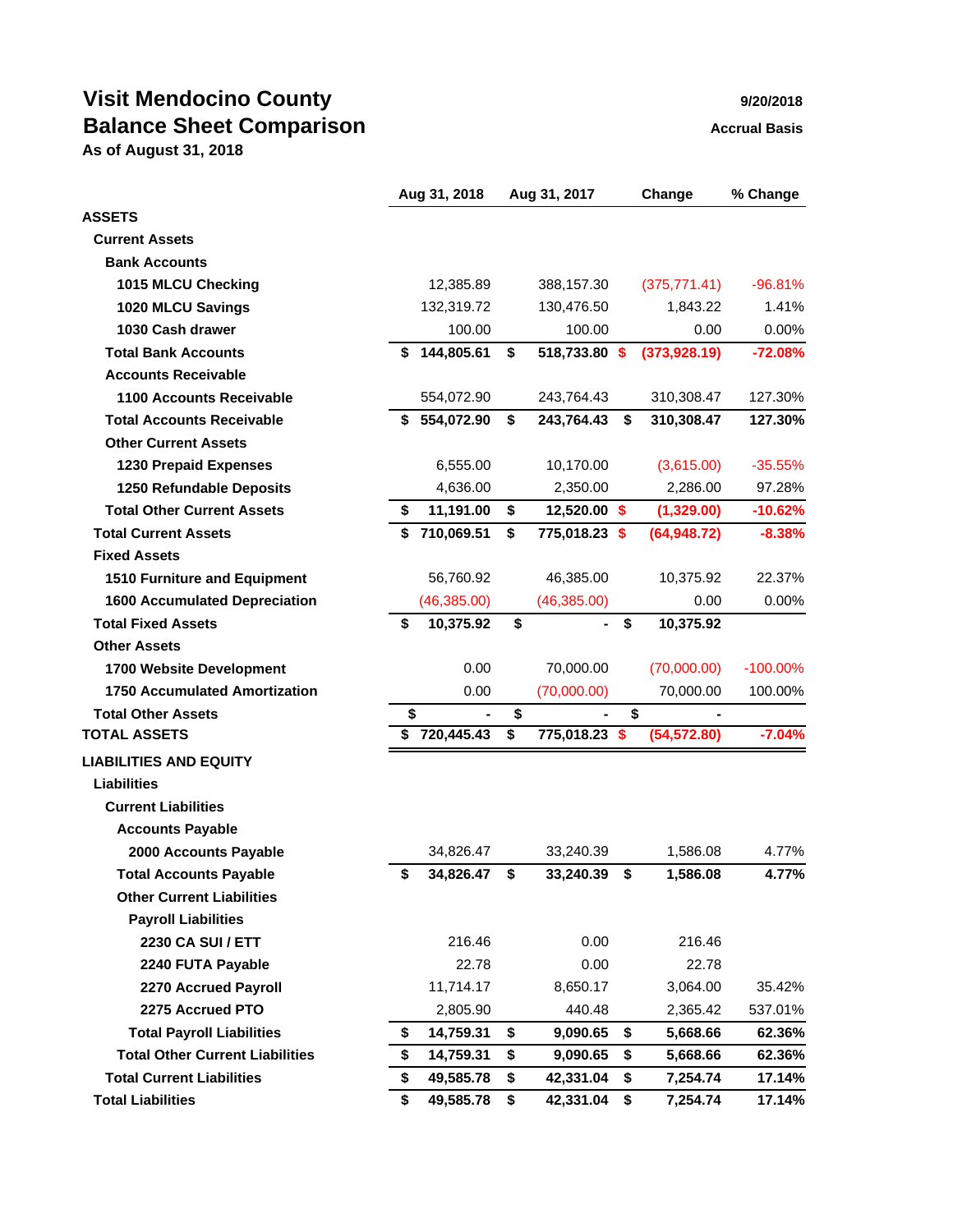# **Visit Mendocino County 1978 1979 120/2018 Balance Sheet Comparison** Manual Basis Accrual Basis

**As of August 31, 2018**

|                                     | Aug 31, 2018 |   | Aug 31, 2017 | Change       | % Change  |
|-------------------------------------|--------------|---|--------------|--------------|-----------|
| Equity                              |              |   |              |              |           |
| 3100 Contingency-Restricted         | 132.044.00   |   | 130,344.00   | 1.700.00     | 1.30%     |
| 3900 Unrestricted Net Assets (RE)   | 482.201.07   |   | 522.731.74   | (40,530.67)  | $-7.75%$  |
| Net Income                          | 56.614.58    |   | 79.611.45    | (22,996.87)  | $-28.89%$ |
| <b>Total Equity</b>                 | 670,859.65   | S | 732,687.19   | (61, 827.54) | $-8.44%$  |
| <b>TOTAL LIABILITIES AND EQUITY</b> | 720.445.43   | S | 775.018.23   | (54, 572.80) | $-7.04%$  |
|                                     |              |   |              |              |           |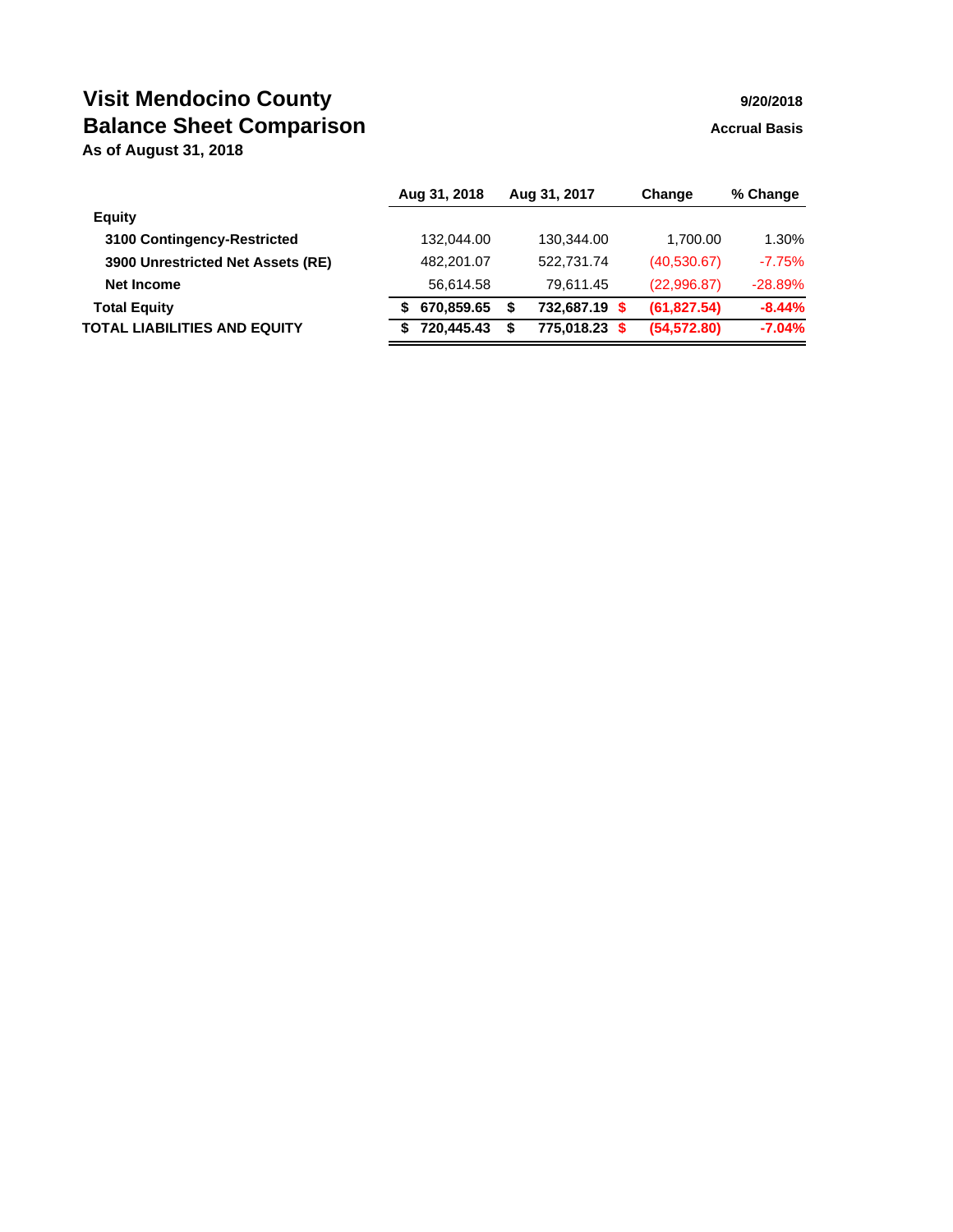# **Visit Mendocino County Profit and Loss Comparison Accrual Basis Accrual Basis**

|  | 9/20/2018 |  |
|--|-----------|--|
|  |           |  |
|  |           |  |

|                                              | Jul - Aug, 2018    | Jul - Aug, 2017     |                           | Change       | % Change    |
|----------------------------------------------|--------------------|---------------------|---------------------------|--------------|-------------|
| <b>Income</b>                                |                    |                     |                           |              |             |
| 4030 County BID                              | 149,299.34         | 147,753.18          |                           | 1,546.16     | 1.05%       |
| 4031 County BID adjustments                  | 0.00               | 20,873.25           |                           | (20, 873.25) | $-100.00\%$ |
| 4035 County 50% Match                        | 71,090.18          | 72,588.00           |                           | (1,497.82)   | $-2.06%$    |
| <b>Other Income</b>                          | 0.00               | 0.00                |                           | 0.00         |             |
| 4940 Misc. Income                            | 0.00               | 1,437.05            |                           | (1,437.05)   | $-100.00\%$ |
| 4950 Interest Income                         | 33.71              | 18.65               |                           | 15.06        | 80.75%      |
| <b>Total Other Income</b>                    | \$<br>33.71        | \$<br>1,455.70 \$   |                           | (1,421.99)   | $-97.68%$   |
| <b>Total Income</b>                          | \$<br>220,423.23   | \$<br>242,670.13    | $\boldsymbol{\mathsf{s}}$ | (22, 246.90) | $-9.17%$    |
| <b>Gross Profit</b>                          | \$<br>220,423.23   | \$<br>242,670.13 \$ |                           | (22, 246.90) | $-9.17%$    |
| <b>Expenses</b>                              |                    |                     |                           |              |             |
| <b>1- MEDIA &amp; WEBSITE</b>                |                    |                     |                           |              |             |
| 50 Advertising / Media                       |                    |                     |                           |              |             |
| 5130 Print & Online Advertising              | 10,218.12          | 7,894.76            |                           | 2,323.36     | 29.43%      |
| 5170 Photography                             | 24.00              | 0.00                |                           | 24.00        |             |
| <b>Total 50 Advertising / Media</b>          | \$<br>10,242.12 \$ | 7,894.76            | \$                        | 2,347.36     | 29.73%      |
| 55 Marketing / Public Relations              |                    |                     |                           |              |             |
| 5510 Public Relations Contract               | 13,333.32          | 13,333.32           |                           | 0.00         | 0.00%       |
| 5520 Marketing Agency Contract               | 16,666.00          | 16,666.00           |                           | 0.00         | 0.00%       |
| 5530 Marketing & Comm. Coordinator           | 0.00               | 11,000.00           |                           | (11,000.00)  | $-100.00\%$ |
| 5540 Clipping Service                        | 1,419.72           | 1,031.74            |                           | 387.98       | 37.60%      |
| 5560 Media Events                            | 0.00               | 1,750.00            |                           | (1,750.00)   | $-100.00\%$ |
| 5610 Travel -PR Related                      | 1,049.45           | 94.55               |                           | 954.90       | 1009.94%    |
| 5680 Visiting Media FAM Expenses             | 525.90             | 173.99              |                           | 351.91       | 202.26%     |
| <b>Total 55 Marketing / Public Relations</b> | \$<br>32,994.39    | \$<br>44,049.60 \$  |                           | (11,055.21)  | $-25.10%$   |
| 57 Website Maint / Development               |                    |                     |                           |              |             |
| 5710 Interactive Media Coordinator           | 5,000.00           | 5,000.00            |                           | 0.00         | 0.00%       |
| 5750 Development/ Maintenance                | 3,493.02           | 1,200.00            |                           | 2,293.02     | 191.09%     |
| 5780 Interactive Marketing                   | 366.95             | 228.00              |                           | 138.95       | 60.94%      |
| <b>Total 57 Website Maint / Development</b>  | \$<br>8,859.97     | \$<br>6,428.00      | \$                        | 2,431.97     | 37.83%      |
| 58 Leisure / Group Sales                     |                    |                     |                           |              |             |
| 5805 Sales Manager Contract                  | 0.00               | 8,333.32            |                           | (8,333.32)   | $-100.00\%$ |
| 5810 Promotion Items, Booth Develop          | 0.00               | 11,565.95           |                           | (11, 565.95) | $-100.00\%$ |
| 5820 Consumer & Trade Shows                  | 7,961.82           | 0.00                |                           | 7,961.82     |             |
| 5840 State Fair Exhibit                      | 618.87             | 0.00                |                           | 618.87       |             |
| 5880 Travel - Leisure/Group Sales            | 986.11             | 69.02               |                           | 917.09       | 1328.73%    |
| 5885 Travel - Group FAMs                     | 199.44             | 102.25              |                           | 97.19        | 95.05%      |
| <b>Total 58 Leisure / Group Sales</b>        | \$<br>9,766.24     | \$<br>20,070.54 \$  |                           | (10, 304.30) | $-51.34%$   |
| <b>Total 1- MEDIA &amp; WEBSITE</b>          | \$<br>61,862.72    | \$<br>78,442.90 \$  |                           | (16,580.18)  | $-21.14%$   |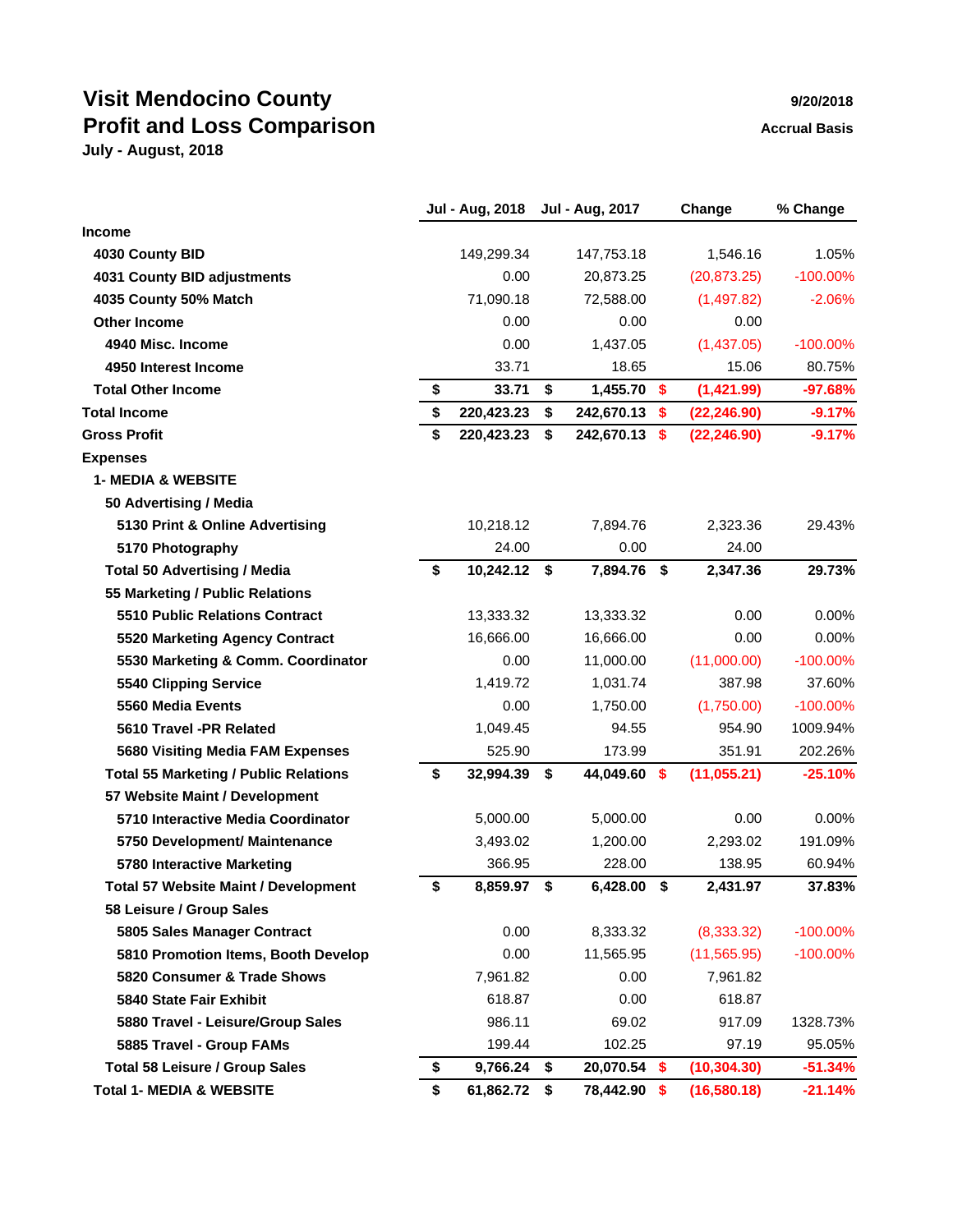# **Visit Mendocino County 1999 120/2018 Profit and Loss Comparison Accrual Basis Accrual Basis**

|                                            | <b>Jul - Aug, 2018</b> |      | Jul - Aug, 2017 | Change         | % Change    |
|--------------------------------------------|------------------------|------|-----------------|----------------|-------------|
| <b>2- VISITOR SVS / PARTNERSHIPS</b>       |                        |      |                 |                |             |
| <b>Partnerships</b>                        |                        |      |                 |                |             |
| 6550 Conferences & Seminars                | 1,415.00               |      | 0.00            | 1,415.00       |             |
| 6570 In-County Relations                   | 328.08                 |      | 690.40          | (362.32)       | $-52.48%$   |
| 6590 Memberships                           | 255.70                 |      | 6,158.68        | (5,902.98)     | $-95.85%$   |
| 6610 North Coast Tourism Council           | 11,000.00              |      | 10,000.00       | 1,000.00       | 10.00%      |
| <b>Total Partnerships</b>                  | \$<br>12,998.78        | - \$ | 16,849.08 \$    | (3,850.30)     | $-22.85%$   |
| <b>Visitor Services</b>                    |                        |      |                 |                |             |
| 6720 Event & Festival Guides               | 781.95                 |      | 1,469.94        | (687.99)       | -46.80%     |
| 6730 Incentives & Sponsorships             | 8,000.00               |      | 5,525.00        | 2,475.00       | 44.80%      |
| <b>Total Visitor Services</b>              | \$<br>8,781.95         | \$   | 6,994.94 \$     | 1,787.01       | 25.55%      |
| <b>Total 2- VISITOR SVS / PARTNERSHIPS</b> | \$<br>21,780.73        | \$   | 23,844.02 \$    | (2,063.29)     | $-8.65%$    |
| <b>3- ADMIN EXPENSES</b>                   |                        |      |                 |                |             |
| <b>General Admin</b>                       |                        |      |                 |                |             |
| 7010 Accounting                            | 2,005.50               |      | 1,270.50        | 735.00         | 57.85%      |
| 7060 Bank Fees                             | 53.90                  |      | 172.90          | (119.00)       | $-68.83%$   |
| 7090 Copying & Printing                    | 354.54                 |      | 411.12          | (56.58)        | $-13.76%$   |
| 7100 Dues & Subscriptions                  | 1,075.54               |      | 0.00            | 1,075.54       |             |
| 7130 Legal Fees                            | 0.00                   |      | 1,350.00        | (1,350.00)     | $-100.00\%$ |
| <b>7150 Meeting Expenses</b>               | 258.25                 |      | 461.20          | (202.95)       | $-44.00%$   |
| 7200 Office Expense                        | 1,357.24               |      | 1,857.72        | (500.48)       | $-26.94%$   |
| 7210 Postage & Shipping                    | 1,431.99               |      | 1,229.66        | 202.33         | 16.45%      |
| <b>7280 Travel Expenses</b>                | 1,791.33               |      | 1,439.44        | 351.89         | 24.45%      |
| <b>Total General Admin</b>                 | \$<br>8,328.29         | \$   | 8,192.54 \$     | 135.75         | 1.66%       |
| <b>Occupancy Costs</b>                     |                        |      |                 |                |             |
| <b>7650 Rent</b>                           | 5,100.00               |      | 3,900.00        | 1,200.00       | 30.77%      |
| 7660 Insurance                             | 2,329.14               |      | 2,106.92        | 222.22         | 10.55%      |
| 7850 Repairs & Maintenance                 | 951.00                 |      | 382.00          | 569.00         | 148.95%     |
| 7890 Taxes                                 | 62.30                  |      | 62.31           | (0.01)         | $-0.02\%$   |
| 7910 Telecommunication                     | 1,189.90               |      | 1,082.56        | 107.34         | 9.92%       |
| 7950 Utilities                             | 1,172.09               |      | 1,220.90        | (48.81)        | $-4.00%$    |
| <b>Total Occupancy Costs</b>               | \$<br>10,804.43        | \$   | 8,754.69        | \$<br>2,049.74 | 23.41%      |
| <b>Total 3- ADMIN EXPENSES</b>             | \$<br>19,132.72        | \$   | 16,947.23       | \$<br>2,185.49 | 12.90%      |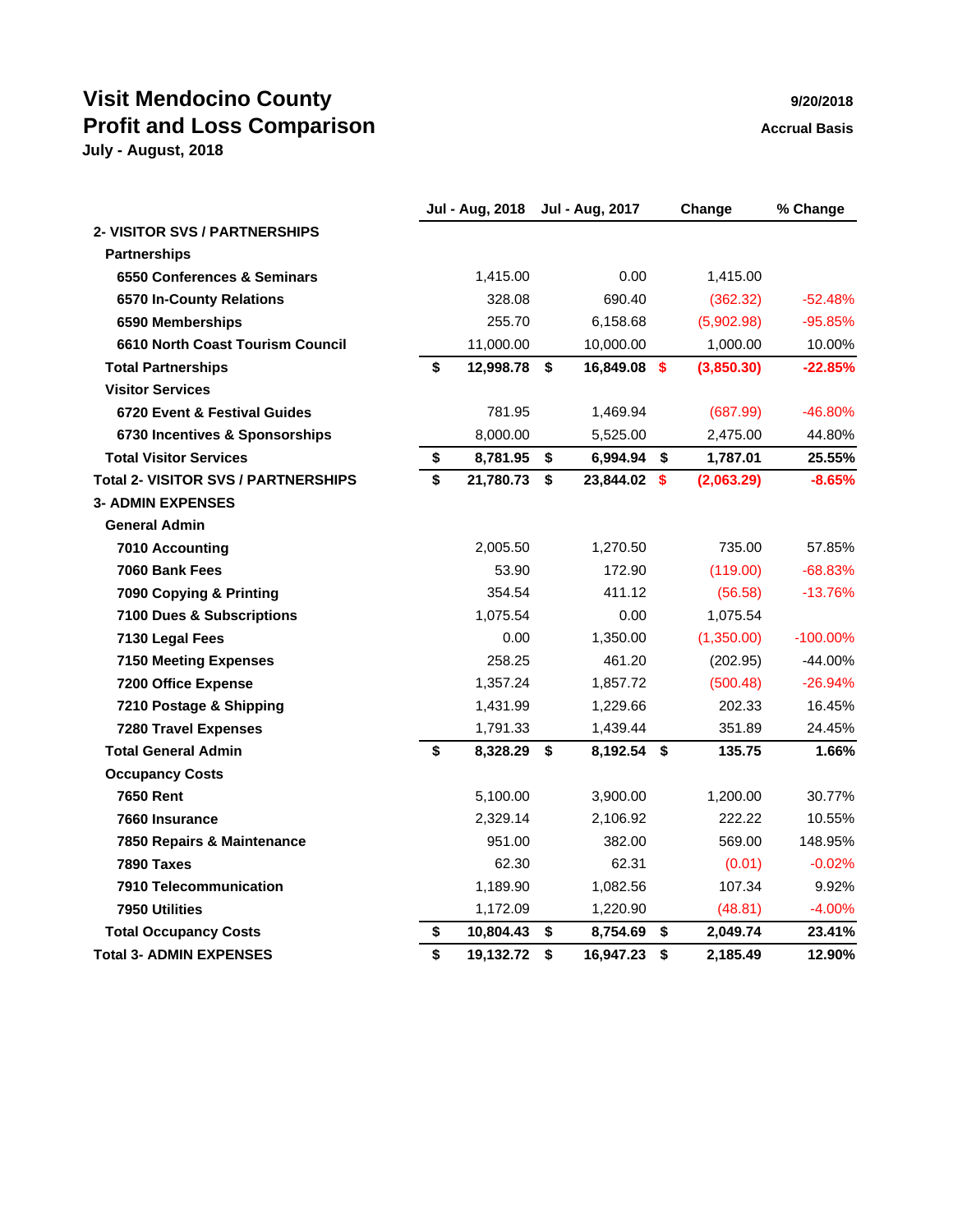# **Visit Mendocino County 1999 1999 1999 1999 1999 1999 1999 1999 1999 1999 1999 1999 1999 1999 1999 1999 1999 1999 1999 1999 1999 1999 1999 1999 1999 1999 1999 1999 Profit and Loss Comparison Accrual Basis Accrual Basis**

|  | 9/20/2018 |  |
|--|-----------|--|
|  |           |  |

|                  |                 |            |                                     | Change      | % Change    |
|------------------|-----------------|------------|-------------------------------------|-------------|-------------|
|                  |                 |            |                                     |             |             |
| 47,834.68        |                 | 34,164.68  |                                     | 13,670.00   | 40.01%      |
| 214.50           |                 | 0.00       |                                     | 214.50      |             |
| 3,915.00         |                 | 2,613.60   |                                     | 1,301.40    | 49.79%      |
| 98.25            |                 | 0.00       |                                     | 98.25       |             |
| 3,171.00         |                 | 2,788.00   |                                     | 383.00      | 13.74%      |
| 4,496.00         |                 | 0.00       |                                     | 4,496.00    |             |
| 0.00             |                 | 3,200.00   |                                     | (3,200.00)  | $-100.00\%$ |
| 1,050.00         |                 | 1,058.25   |                                     | (8.25)      | $-0.78%$    |
| 253.05           |                 | 0.00       |                                     | 253.05      |             |
| \$<br>61,032.48  | - \$            | 43,824.53  | \$                                  | 17,207.95   | 39.27%      |
| \$<br>163,808.65 | S               | 163,058.68 | - \$                                | 749.97      | 0.46%       |
| \$<br>56,614.58  | S.              |            | <b>S</b>                            | (22,996.87) | $-28.89%$   |
| 56,614.58        |                 | 79,611.45  |                                     | (22,996.87) | $-28.89\%$  |
|                  | Jul - Aug, 2018 |            | <b>Jul - Aug, 2017</b><br>79,611.45 |             |             |